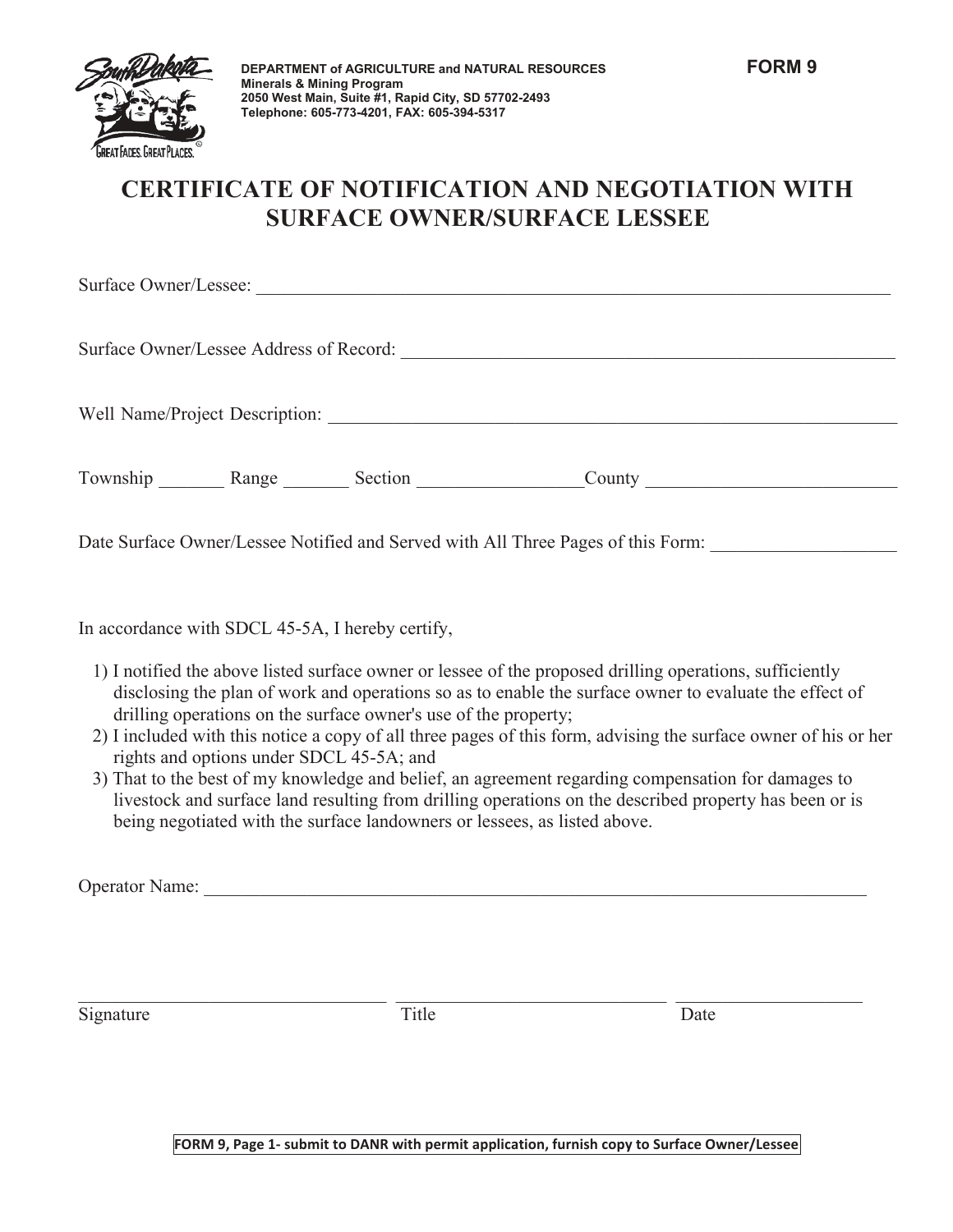

## **RIGHTS OF SURFACE OWNERS AFFECTED BY OIL & GAS OPERATIONS** (Taken from SD Codified Law Chapter 45-5A)

**45-5A-4**. Compensation to surface owner for losses—Determining damages--Payment. The mineral developer shall pay the surface owner a sum of money equal to the amount of damages sustained by the surface owner for loss of agricultural production, lost land value, and lost value of improvements caused by mineral development. The amount of damages may be determined by any formula mutually agreeable between the surface owner and the mineral developer. In determining damages, consideration shall be given to the period of time during which the loss occurs and the surface owner may elect to be paid damages in annual installments over a period of time. However, the surface owner shall be compensated for harm caused by exploration only by a single sum payment. The payments contemplated by this section shall only cover land directly affected by mineral development. Payments under this section for lost land value shall be paid only to the title holder of such land. Any reservation or assignment of such compensation apart from the surface estate except to a lessee of the surface estate is prohibited.

**45-5A-4.1**. Treble damages for failure to negotiate in good faith. If any mineral developer fails or refuses to conduct good faith negotiations with the surface owner to determine damages pursuant to § 45-5A-4, whether or not arising out of an existing contract or lease, the court, in any subsequent litigation arising out of the mineral developer's failure or refusal to negotiate in good faith, may, at its discretion, award treble damages on all or part of any recovery by the surface owner.

**45-5A-5**. Notice to surface owner of proposed surface disturbing development activities. The mineral developer shall give the surface owner written notice of proposed surface disturbing mineral development activities at least thirty days before the date operations are commenced. Surface disturbing activities include well site construction, road building, grading, excavation, demolition, and related activities. This notice shall be given to the record surface owner at the surface owner's address as shown by the records of the county register of deeds at the time the notice is given. This notice shall sufficiently disclose the plan of work and operations to enable the surface owner to evaluate the effect of drilling operations on the surface owner's use of the property. Included with this notice shall be a form prepared by the Department of Agriculture and Natural Resources advising the surface owner of his or her rights and options under this chapter.

**45-5A-5.1**. Notice to surface owner and surface lessee prior to entry on land for mineral exploration activities. A mineral developer shall provide the surface owner, and surface lessee, if any, with at least seven days notice by registered mail to the address shown by the records of the county treasurer at the time the notice is given or by hand delivery prior to entry on the land for mineral exploration activities that do not disturb the surface such as surveying and well staking. This notice shall include:

- (1) The name, address, and telephone number of the mineral developer or the mineral developer's designee;
- (2) An offer to discuss the proposed exploration plan with the surface owner, and surface lessee if any, before the exploration operations begin; and
- (3) A diagram of the approximate location or the proposed drilling site. The notice required by this section is deemed to be received by the surface owner and surface lessee immediately, if hand delivered, and seven days after mailing if sent by registered mail. The notice required by this section is in addition to the notice required by  $\S$  45-5A-5.